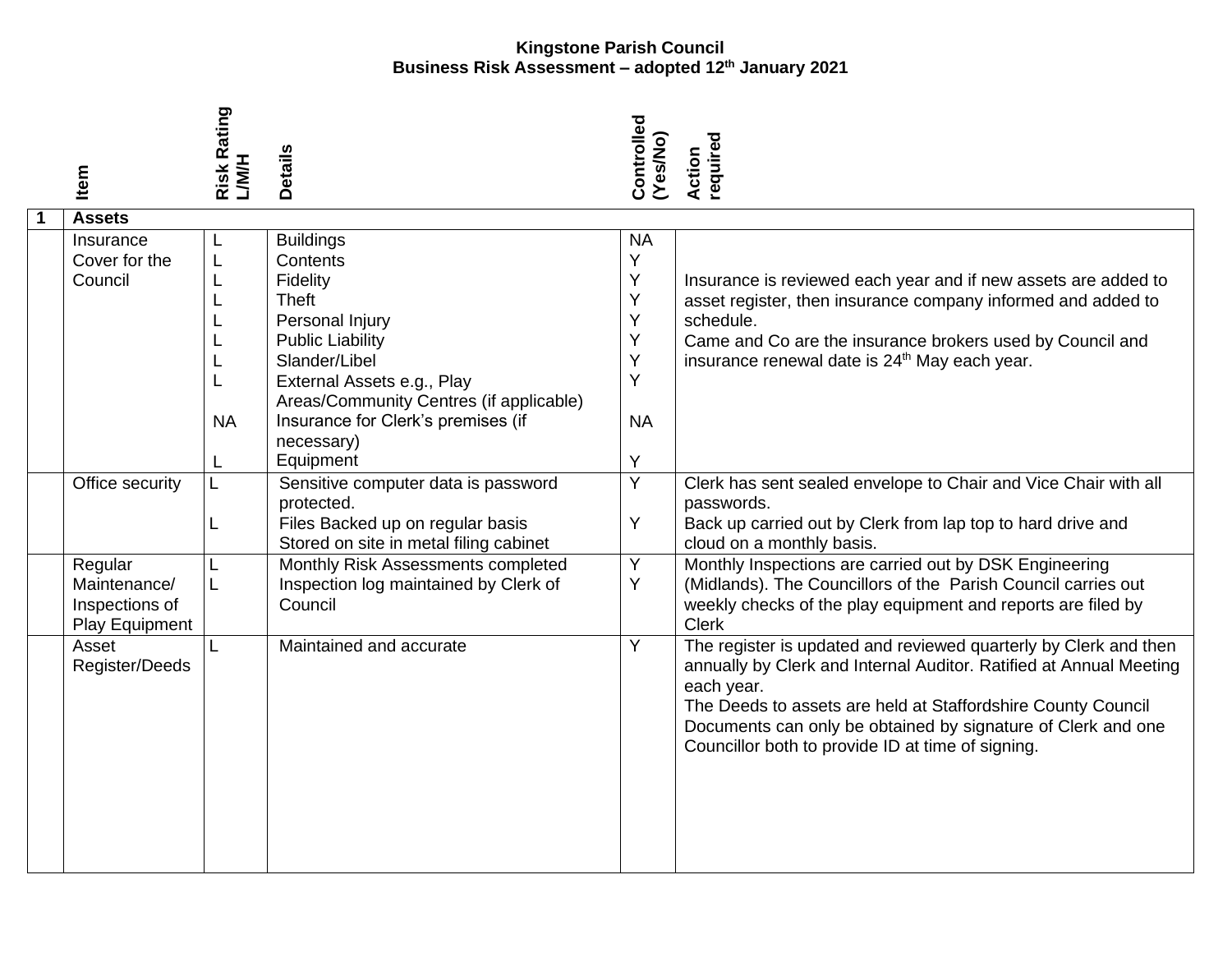| $\mathbf 2$ | <b>Finance</b>                 |                  |                                                                                                                                                                                                                                                  |                       |                                                                                                                                                                                                                                                                                                                                                                                                                                                                                                                  |
|-------------|--------------------------------|------------------|--------------------------------------------------------------------------------------------------------------------------------------------------------------------------------------------------------------------------------------------------|-----------------------|------------------------------------------------------------------------------------------------------------------------------------------------------------------------------------------------------------------------------------------------------------------------------------------------------------------------------------------------------------------------------------------------------------------------------------------------------------------------------------------------------------------|
|             | Cash Loss                      | <b>NA</b>        | Procedures to ensure safety of cash<br>transfer (if applicable)                                                                                                                                                                                  | <b>NA</b>             | No cash or petty cash transactions                                                                                                                                                                                                                                                                                                                                                                                                                                                                               |
|             | <b>Handling VAT</b>            | L                | Make accurate and regular reclaims<br>Ensure correct values applied                                                                                                                                                                              | Y                     | Claims made by Clerk on a quarterly basis and reported to Parish<br>Council meetings. Will be checked by Internal Audit trail                                                                                                                                                                                                                                                                                                                                                                                    |
|             | <b>Budgeting</b><br>(precepts) | L<br>L           | Maintain accurate accounts to control<br>budgets<br>Annual precept based on adequate<br>budgetary process<br>Reserves/contingencies appropriate                                                                                                  | Y<br>Y<br>Y           | The clerk ensures all accounts are maintained accurately and<br>checked by a Councillor, using the internal audit trail<br>spreadsheet on a quarterly basis.<br>Budget is produced for the November Meeting by Clerk and<br>one other Councillor. Annual precept is based on spending and<br>income, which is reviewed in November Parish Council<br>meeting. Precept applied for in January to ESBC by Clerk.<br>Contingency/earmarked fund is to move to NatWest Savings<br>Account and then reviewed annually |
|             | Awarding<br>Grants             | M                | Establish system of grant applications and<br>monitoring                                                                                                                                                                                         | Y                     | Grant process has been established. Grant Application is on<br>Parish Council website. Deadline for submission is end of August,<br>Councillors discuss in September meeting, and the budget is<br>adjusted accordingly in November meeting. Grants awarded the<br>following May meeting.                                                                                                                                                                                                                        |
|             | Obtaining<br>Grants            | L                | Grant training and funding training to be<br>established and funding bodies reviewed<br>annually                                                                                                                                                 | Y                     | Councillors to advise Clerk which funding is required. Clerk and<br>Chair/Vice Chair to submit funding applications once agreement in<br>meeting has taken place.                                                                                                                                                                                                                                                                                                                                                |
|             | Conforming to<br>legislation   | M<br>L<br>M<br>M | Lack of commitment to<br>regulations/procedures<br>Items purchased without proper tendering<br>procedures<br>Payments made without approval/control<br>Lack of knowledge of accounting<br>requirements<br>Lack of knowledge of sources of income | Υ<br>Y<br>Y<br>Υ<br>Y | All agreements are made by the Parish Council at meetings.<br>Clerk is in contact with Staffordshire Parish Council Association<br>and is a member of Society of Parish Clerks, so can be advised<br>on all legislation to bring to the Parish Council meetings.<br>Financial Regulations are posted on Parish Council website and<br>ensure the Council adheres to all regulations.<br>Council has a professional internal auditor<br>Training courses can be undertaken on<br>funding applications             |
|             | <b>Banking</b><br>arrangements | L<br>L           | Control of signatories<br>Continual review of interest-bearing<br>accounts                                                                                                                                                                       | Y<br>Y                | Financial Regulations adopted by Council ensure 2 signatures are<br>required for any cheque or money transfers from NatWest<br>accounts<br>Annually review accounts T&C                                                                                                                                                                                                                                                                                                                                          |
|             | <b>Gifts</b>                   | L                | Maintain register and review regularly                                                                                                                                                                                                           | Y                     | Only accepted after vote by full Council                                                                                                                                                                                                                                                                                                                                                                                                                                                                         |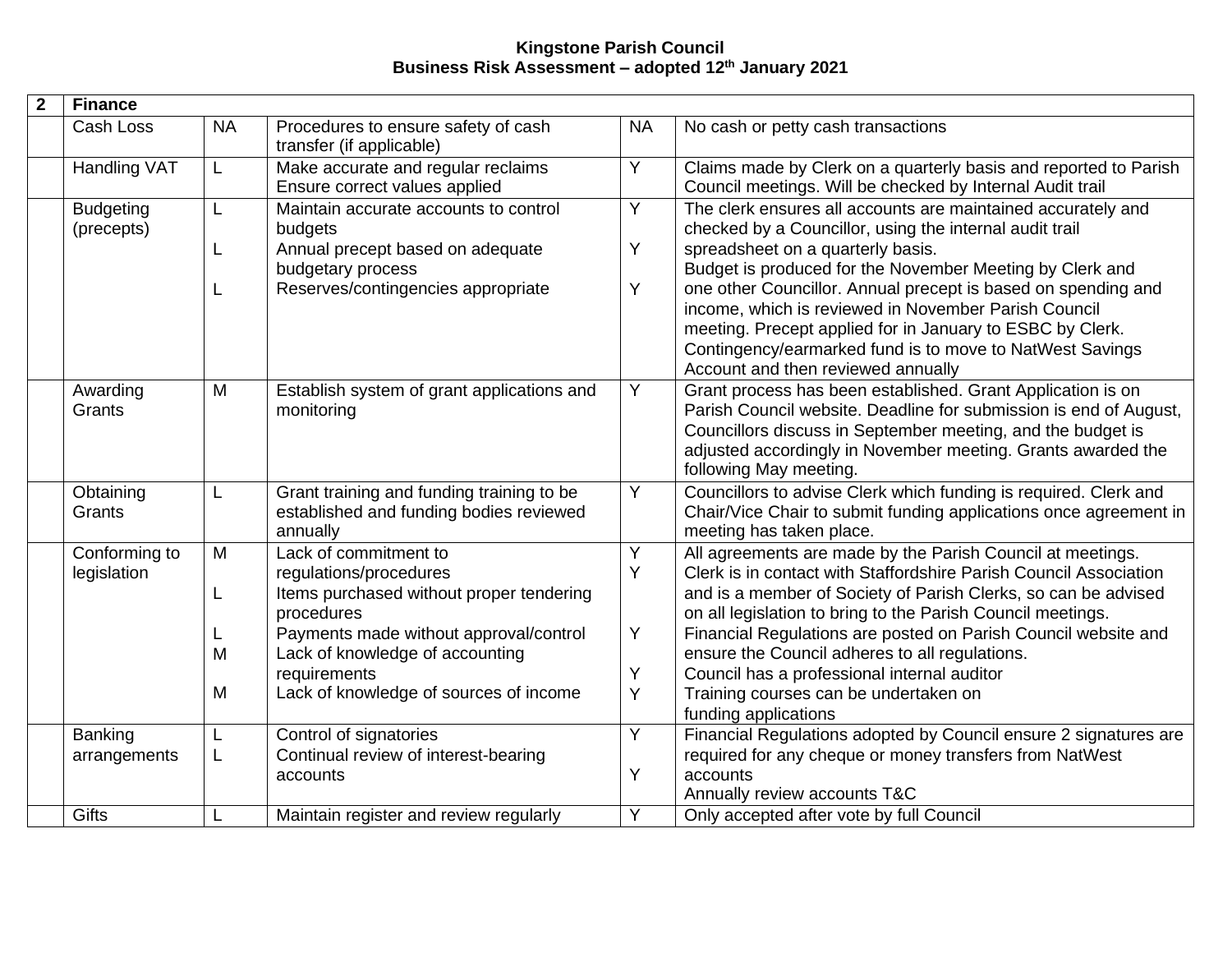| Salary<br>payments |  | Paid in accordance with Council regulations<br>PAYE/NI handled appropriately |  | Parish Council has signed contract with Clerk for salary and<br>abides by NALC annual pay reviews. Salary paid by<br>Standing Order, monthly.<br>The Clerk uses Brightpay to submit PAYE details monthly - all<br>pay slips included in accounts and minutes and HMRC |
|--------------------|--|------------------------------------------------------------------------------|--|-----------------------------------------------------------------------------------------------------------------------------------------------------------------------------------------------------------------------------------------------------------------------|
|--------------------|--|------------------------------------------------------------------------------|--|-----------------------------------------------------------------------------------------------------------------------------------------------------------------------------------------------------------------------------------------------------------------------|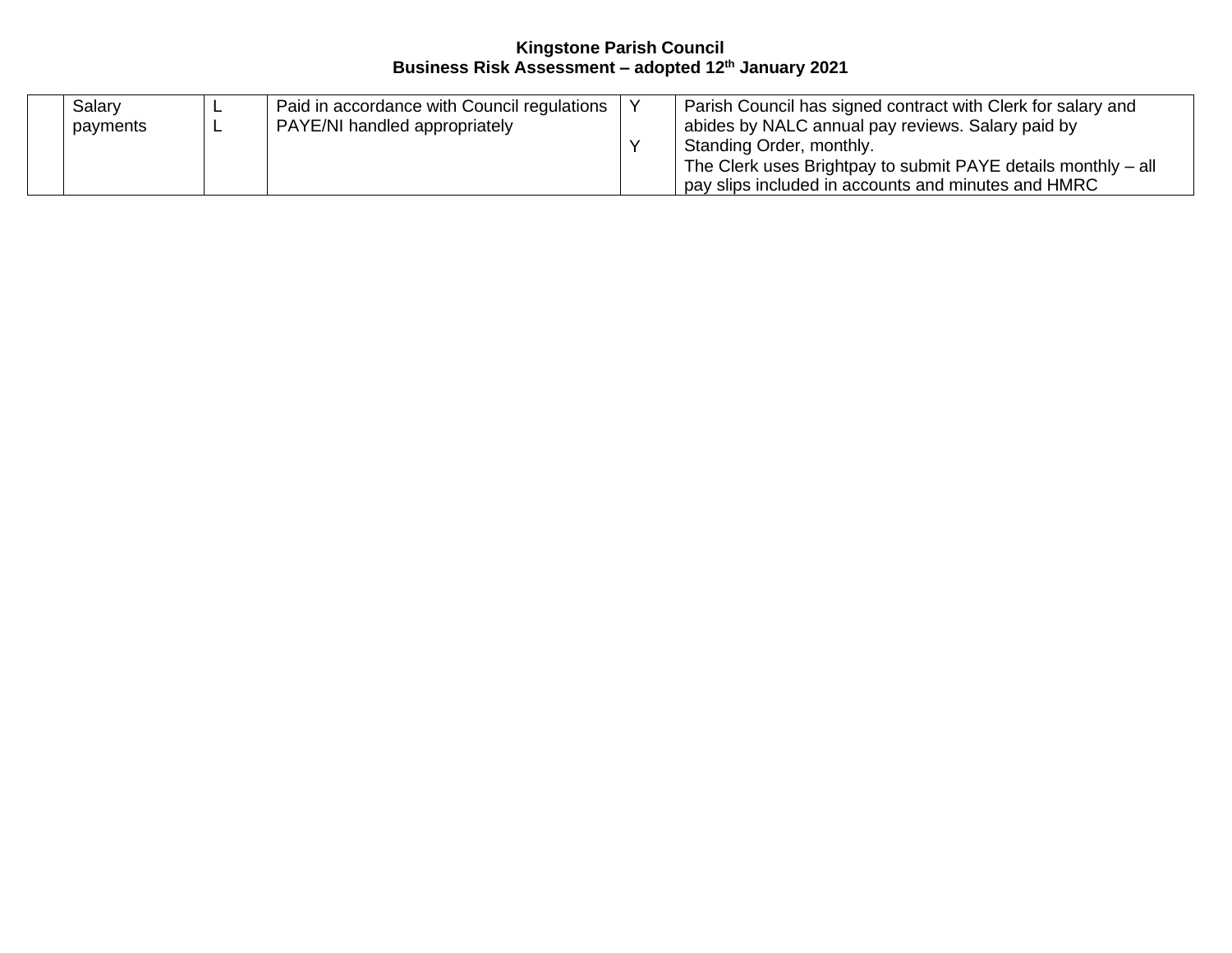|   |                                    |    |                                                                                                                              |   | Submissions are sent to Chair and Vice Chair, these are checked<br>by internal audit.                                                                                                                                                                                                                                                                                                                                                        |
|---|------------------------------------|----|------------------------------------------------------------------------------------------------------------------------------|---|----------------------------------------------------------------------------------------------------------------------------------------------------------------------------------------------------------------------------------------------------------------------------------------------------------------------------------------------------------------------------------------------------------------------------------------------|
|   | Procedures                         | L  | Accounts programme is an Excel<br>spreadsheet. Account monitoring<br>undertaken by: Councillors<br>Internal/External Auditor | Y | The accounts are on an Excel spreadsheet which is available for<br>public inspection during the 30 days of Audit review each year.<br>Internal Audit trail is carried out by one Councillor on a quarterly<br>basis.<br>Employ an Internal auditor - Topliss Associates and External<br>auditor is- MAZARS<br>SALVUS HOUSE, AYKLEY HEADS, DURHAM DH1 5TS                                                                                     |
| 3 | <b>Public Liability</b>            |    |                                                                                                                              |   |                                                                                                                                                                                                                                                                                                                                                                                                                                              |
|   | Telephone<br><b>Boxes</b>          | L. | Adequate insurance/visual inspection and<br>log                                                                              | Υ | Kingstone Telephone box has been removed by BT in<br>November 2020                                                                                                                                                                                                                                                                                                                                                                           |
|   | <b>Defibrillators</b>              | L. | Adequate insurance/visual inspection and<br>log                                                                              | Υ | The one Defibrillators are checked weekly by a village hall<br>committee                                                                                                                                                                                                                                                                                                                                                                     |
|   | <b>Bus Shelters</b>                | L. | Adequate insurance/visual inspection and<br>log                                                                              | Υ | The Council has a bus shelter, included in the Asset Register and<br>are covered by insurance. Maintained regularly.                                                                                                                                                                                                                                                                                                                         |
|   | Play Areas                         | L  | <b>Weekly inspection by Councillors</b><br>Monthly inspection by qualified body<br>Annual inspection by qualified body       | Y | The monthly inspection is carried out by DSK Engineering<br>(Midlands) with a report being available to all Councillors<br>The Annual inspection is carried out by The Play Inspection<br>Company.                                                                                                                                                                                                                                           |
| 4 | Legal                              |    |                                                                                                                              |   |                                                                                                                                                                                                                                                                                                                                                                                                                                              |
|   | Meetings                           |    | Conducted by Standing Orders.<br>please note new regulation with regards on<br>line meetings.                                |   | Conducted by Chair or Vice Chair with the help of Parish Clerk.<br>The Local Authorities and Police and Crime Panels (Coronavirus)<br>(Flexibility of Local Authority and Police and Crime Panel<br>Meetings) (England and Wales) Regulations 2020. These<br>regulations come into force on 4th April 2020 and allow Parish<br>Councils to hold meetings via an on-line platform.<br>http://www.legislation.gov.uk/uksi/2020/392/part/2/made |
|   | <b>Minutes</b>                     | L  | Signed and retained appropriately                                                                                            | Υ | Draft minutes uploaded onto website within 5 working days of the<br>meeting taking place and final signed minutes uploaded onto<br>website within 5 working days and put into the Parish<br>Noticeboards within 5 days of meeting.                                                                                                                                                                                                           |
|   | Agendas<br>including<br>Summons to | L  | Sent out in time and giving sufficient detail<br>of the business to be transacted                                            | Y | Sent by email to Councillors by Clerk and sent out 5 working days<br>before meeting. Each councillor is issued with Good Councillor<br>Guide and understand they need to attend meetings                                                                                                                                                                                                                                                     |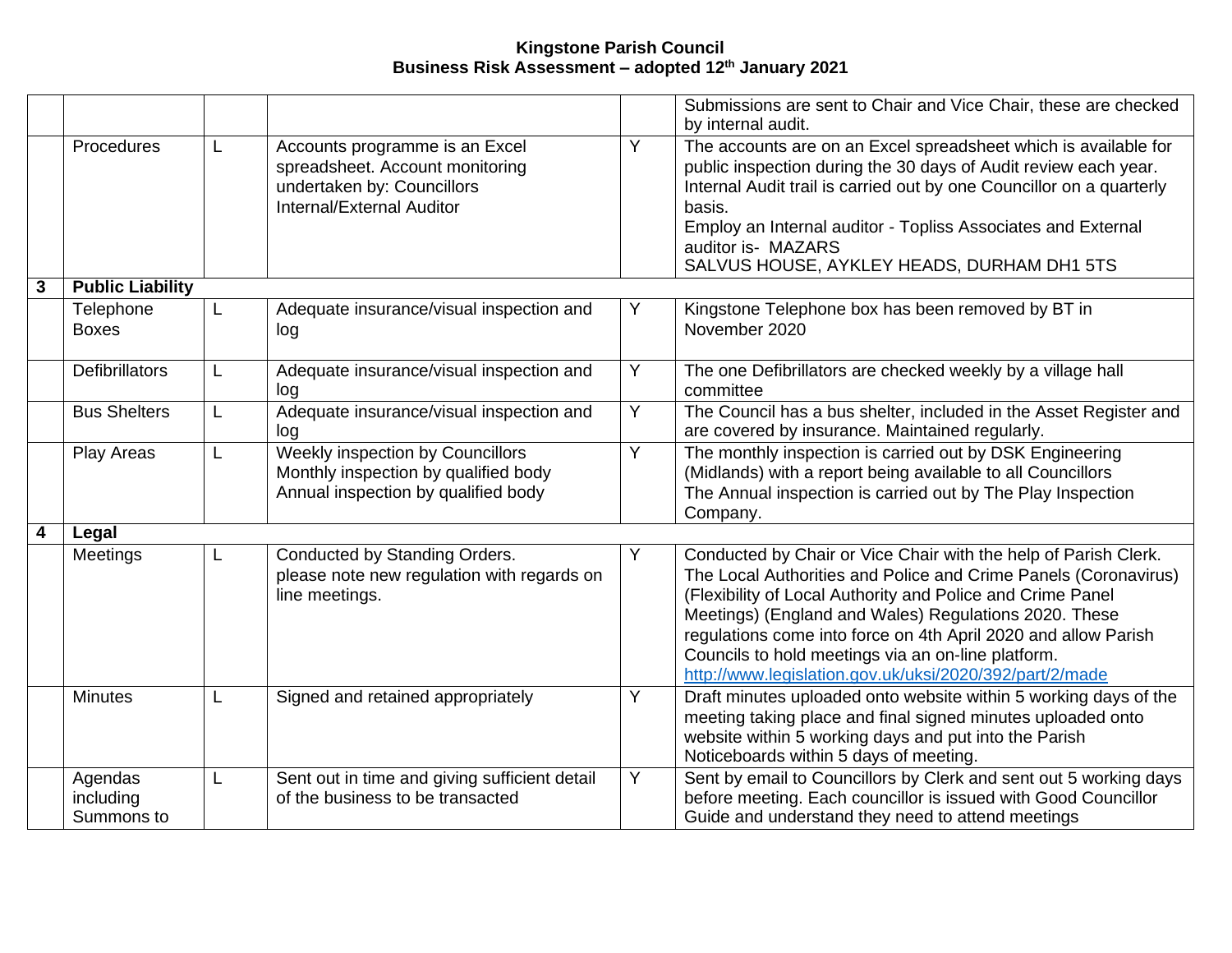|   | Meeting                               |     |                                                                                                                                                                  |                |                                                                                                                                                                                                                                                                                                                                                                                                               |
|---|---------------------------------------|-----|------------------------------------------------------------------------------------------------------------------------------------------------------------------|----------------|---------------------------------------------------------------------------------------------------------------------------------------------------------------------------------------------------------------------------------------------------------------------------------------------------------------------------------------------------------------------------------------------------------------|
|   | New Councillor<br><b>Welcome Pack</b> | L   | Councillor's awareness of responsibilities                                                                                                                       | Y              | Three-page document issued to new Councillors, giving details of<br>all significant documents, policies and powers and duties.                                                                                                                                                                                                                                                                                |
|   | Training                              | L   | Continual Professional Development for<br>both councillors and Clerk                                                                                             | Y              | Staffordshire Parish Council Association offer training to<br>Councillors and SLCC provide training for Clerk. All training<br>information is passed to councillors on a regular basis.                                                                                                                                                                                                                       |
| 5 | <b>Member Liability</b>               |     |                                                                                                                                                                  |                |                                                                                                                                                                                                                                                                                                                                                                                                               |
|   | Declarations of<br>Interests          | L   | Register accurate and lodged with<br>monitoring officer<br>Agenda items declared at each meeting                                                                 | Υ              | The Councillors all register their interests with ESBC and will<br>declare an interest at meetings, if an interest is discussed.<br>All declarations of interests are added to minutes.<br>Any changes to interests must be notified to ESBC within 10<br>working days of the change.                                                                                                                         |
|   | Hospitality                           | L   | Declared on Agenda                                                                                                                                               | Y              | Hospitality only offered after full Council agree budget for the<br>event. Councillors must declare any hospitality they receive.                                                                                                                                                                                                                                                                             |
|   | <b>Resolutions</b>                    | L   | The Chair summarises resolutions before<br>Members vote on them<br>Where Members disagree with the advice<br>of the Clerk, such disagreement must be<br>recorded | $\overline{Y}$ | All resolutions are added to minutes and minuted as RESOLVED.<br>- As per standing orders, a resolution cannot be changed for 6<br>months, unless 3 councillors write to clerk.<br>All disagreements are added to minutes.                                                                                                                                                                                    |
| 6 | <b>Council Liability</b>              |     |                                                                                                                                                                  |                |                                                                                                                                                                                                                                                                                                                                                                                                               |
|   | Lone person<br>working                | M   | Comply with employment law                                                                                                                                       | Y              | All issues are addressed by advice from NALC, Staffordshire<br>Parish Council Association and SLCC                                                                                                                                                                                                                                                                                                            |
|   | Contract of<br>Employment             | L   | Issue contract within legislative timeframe<br>and include person specification                                                                                  | Y              | The Parish Council uses the NALC contract of employment                                                                                                                                                                                                                                                                                                                                                       |
|   | Duty of Care                          | M/L | To employees<br>To visitors<br><b>To Councillors</b>                                                                                                             | Y              | Advice issued by NALC, SPCA and SLCC                                                                                                                                                                                                                                                                                                                                                                          |
|   | Councillors                           | L   | Councillors are adequately advised of their<br>responsibilities                                                                                                  | Y              | Councillors are made aware of all policies and codes required to<br>be a responsible Councillor via training and Good Councillor<br>Guide. SPCA training is encouraged                                                                                                                                                                                                                                        |
|   | Code of<br>Conduct                    | L   | Reporting of Interests and Code of Conduct<br>issues administered by East Staffordshire<br><b>Borough Council</b>                                                | Y              | All Councillors are given a Declaration of Acceptance form when<br>elected and retained by the Clerk. The Chair signs a declaration<br>of acceptance each year at Annual Meeting. The Register of<br>Interests forms are annually given to Councillors and a copy is<br>kept by Clerk and uploaded onto website. Originals are sent to<br>ESBC.<br>Councillors sign a form each year at the Annual meeting to |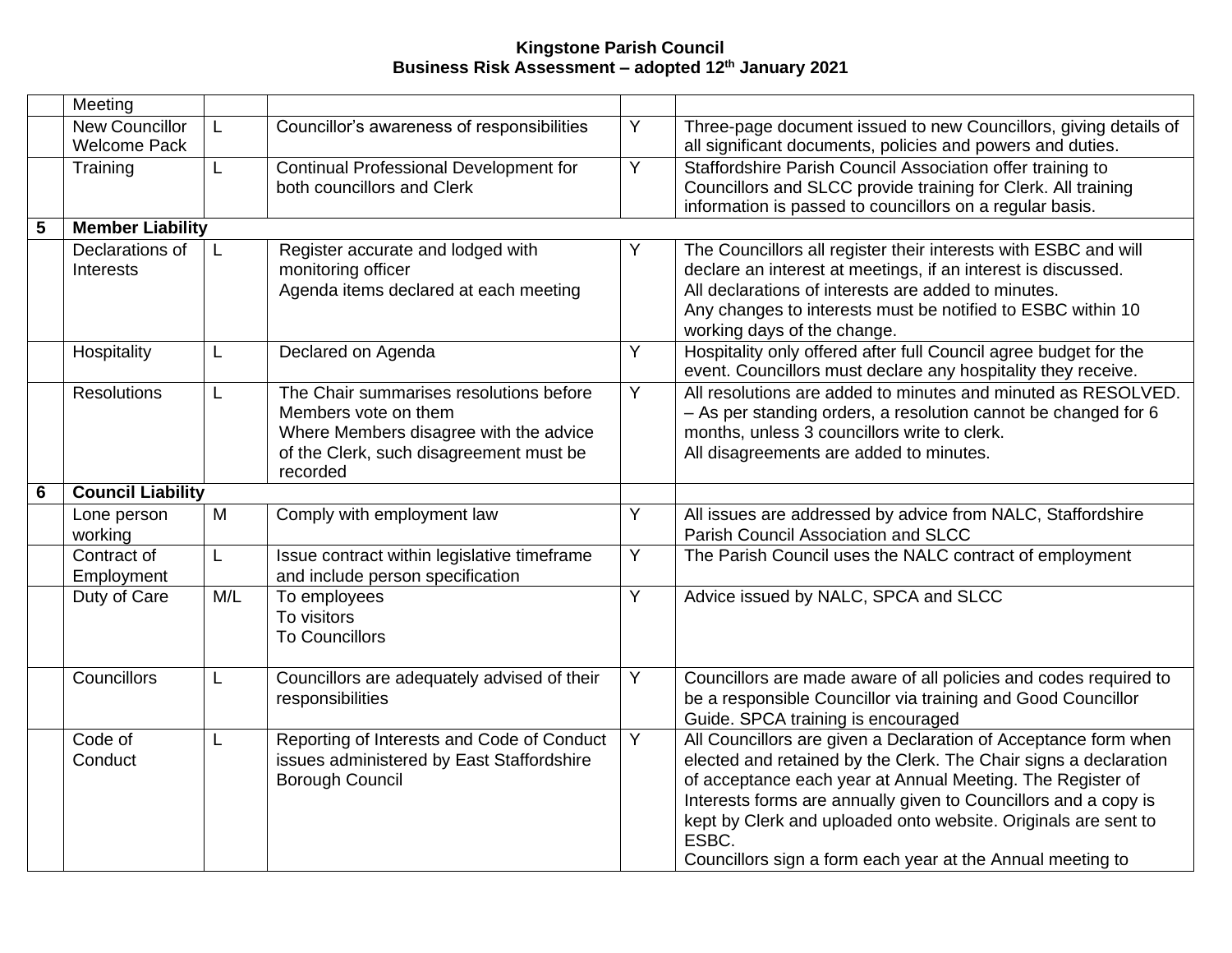|   |                                  |    |                                         |   | confirm they have read and will comply with the ESBC Councillor<br>Code of Conduct document. |
|---|----------------------------------|----|-----------------------------------------|---|----------------------------------------------------------------------------------------------|
|   | <b>Health and Safety</b>         |    |                                         |   |                                                                                              |
|   | Responsibilities                 |    | <b>Members</b>                          | Y | Assessment of the meeting rooms, Kingstone Village Hall are                                  |
|   |                                  |    | <b>Employees</b>                        |   | the responsibility and carried out by                                                        |
|   |                                  |    | Public                                  |   | the Village Hall Committee                                                                   |
|   | Fire                             |    | (See separate risk assessment)          |   | Carried out by Village Hall committee                                                        |
|   | <b>COSHH</b>                     |    | (See separate risk assessment)          |   | Carried out by Village Hall committee                                                        |
|   | PAT                              |    | Regular testing completed               |   | Not carried out on lap top or printer                                                        |
|   | <b>VDU</b>                       |    | Clerk to adhere to H&S advise on use of | Y | Clerk to take breaks when using the laptop and ensures seating is                            |
|   |                                  |    | VDU.                                    |   | Correct. Annual Work Place assessment is carried out.                                        |
| 9 | <b>Town and Country Planning</b> |    |                                         |   |                                                                                              |
|   | Consultation on                  | L. | Planning Committee is whole Council     | Υ | The Councillors are sent all planning applications by e-mail and                             |
|   | local planning                   |    | Delegated powers to Clerk               |   | comments are discussed at meetings. Vote is undertaken if<br>disagreement is raised.         |
|   |                                  |    |                                         |   | If deadline for comments is between meetings, then clerk                                     |
|   |                                  |    |                                         |   | requests comments via email.                                                                 |
|   |                                  |    |                                         |   | Clerk to add comments to ESBC website and upload planning                                    |
|   |                                  |    |                                         |   | application details to the Parish Council website.                                           |
|   |                                  |    |                                         |   | Town and Country Planning Act 1990 sched 1. Para 8.                                          |

| <b>Contracts</b>        |     |                                                                                                                                                                                                                                                                                                          |  |                                                                                                                                                  |  |  |  |
|-------------------------|-----|----------------------------------------------------------------------------------------------------------------------------------------------------------------------------------------------------------------------------------------------------------------------------------------------------------|--|--------------------------------------------------------------------------------------------------------------------------------------------------|--|--|--|
| Monitoring of           | M/L | Performance                                                                                                                                                                                                                                                                                              |  | Each year the contractors' contracts are reviewed by Councillors.                                                                                |  |  |  |
| contracts               |     | Payments                                                                                                                                                                                                                                                                                                 |  | All payments are recorded in the minutes and cheques and<br>invoices are signed by 2 Councillors                                                 |  |  |  |
| Letting of<br>Contracts |     | Compliance with legislation, particularly<br>tendering process as defined in Standing<br><b>Orders/Financial Regs</b>                                                                                                                                                                                    |  | See Financial Regulations                                                                                                                        |  |  |  |
| Site inspections        |     | Third party sites where grass is being cut or<br>bins emptied by Contractors and ESB<br>Council to be inspected and any defects<br>reported to Council meeting<br>Establish 10% random checking matrix,<br>which is available for use by a third party in<br>the event of prolonged absence of the Clerk |  | Councillors and Parish Clerk carry out site inspections and report<br>any issues to the Parish Council meetings.<br>No matrix currently in place |  |  |  |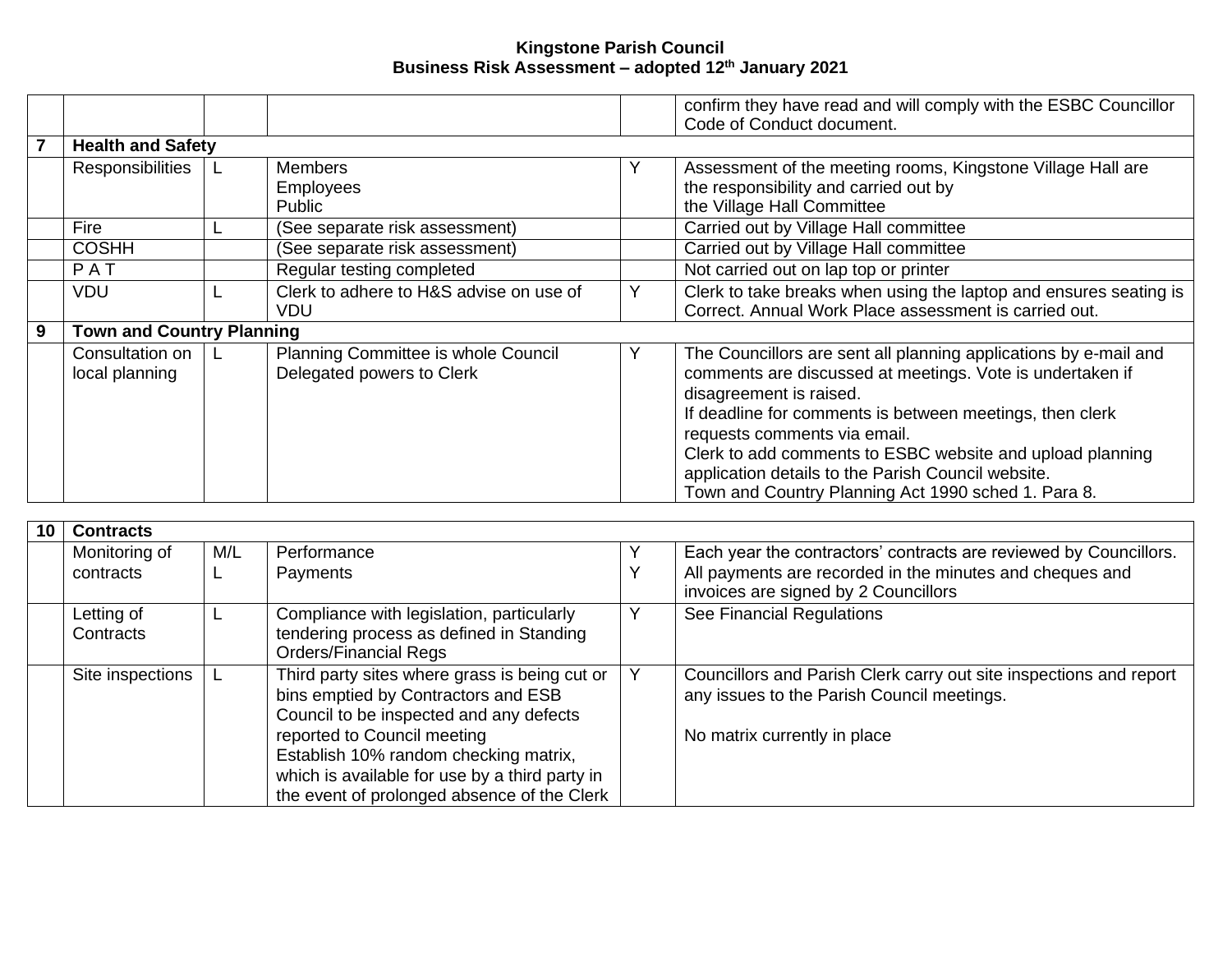| Conditions of | - | Contracts are reviewed annually and are     | Risk Assessments and Insurance Documents are requested by |
|---------------|---|---------------------------------------------|-----------------------------------------------------------|
| Contract∴     |   | placed with specialist contractors who will | Clerk each year.                                          |
|               |   | I hold their own insurance and will have    |                                                           |
|               |   | conducted their own risk assessments and    |                                                           |